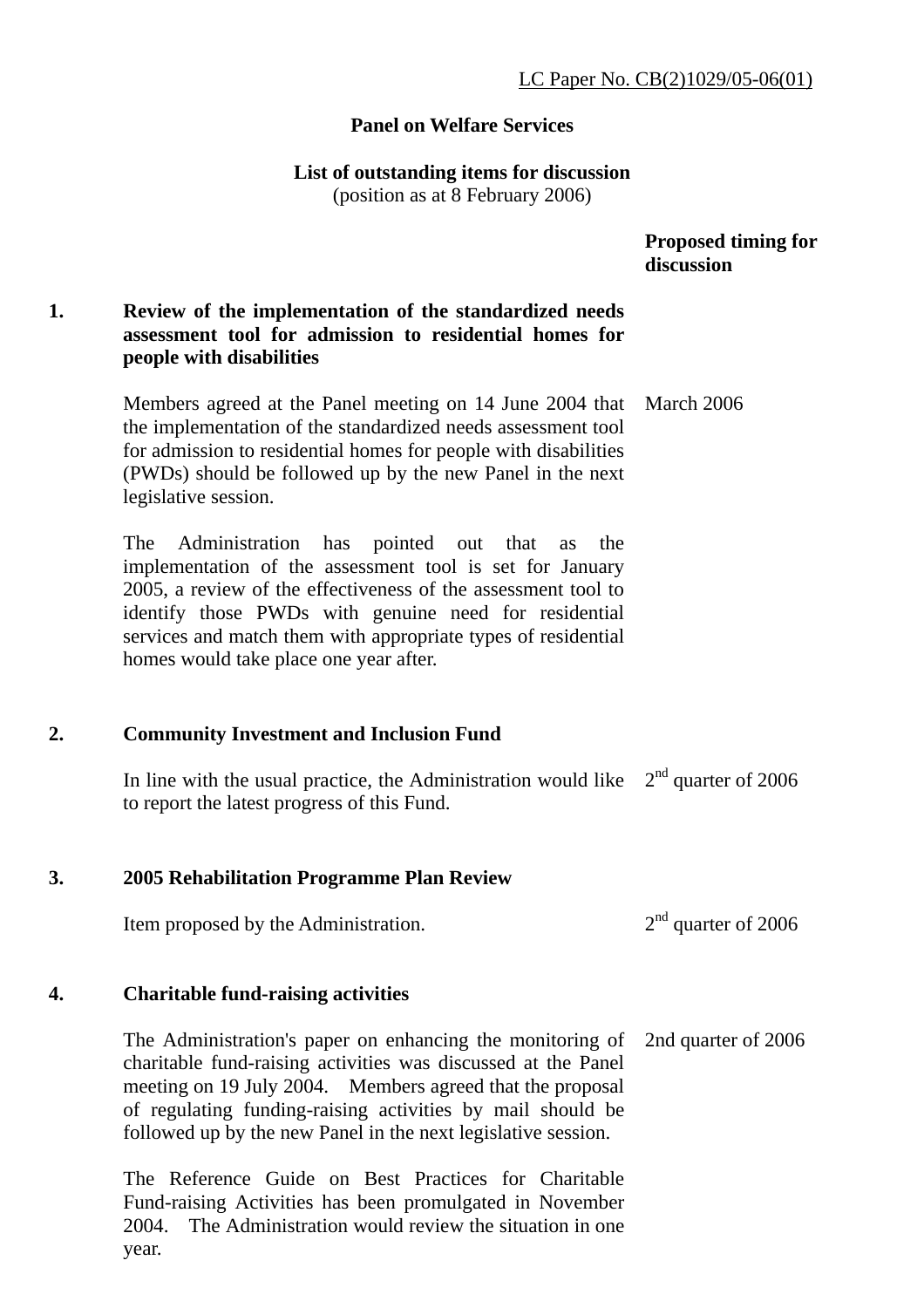#### **5. Subsidy arrangements for residential care services for frail elders**

The Administration aims to report progress on the work relating to the feasibility of developing the proposed Fee Assistance Scheme for residential care services for frail elders, taking into account the suggestion of establishing a separate financial assistance scheme for elders and other views expressed by members on the matter on 12 May 2003. 2<sup>nd</sup> quarter of 2006

#### **6. Infirmary care in non-hospital setting**

The Administration consulted the Panel in December 2004 on a proposal to launch a trial scheme to provide infirmary care places for medically stable elders in a non-hospital setting. In the light of feedback from the Panel and the sector during the consultation process, the Administration is considering the best way to bring forward the proposal. 2<sup>nd</sup> quarter of 2006

### **7. Social security assistance for needy elderly in Hong Kong**

Discussions were held at the Panel meeting on 13 June 2005. The Administration was requested to brief the Panel about its thinking on how better to provide retirement protection to the current and future generation of older persons by the end of the year. 3<sup>rd</sup> quarter of 2006

# **8. Progress report on the pilot implementation of the Comprehensive Child Development Service**

The Administration wishes to report progress of the  $3<sup>rd</sup>$  quarter of 2006 implementation of this pilot scheme.

### **9. Latest situation on the implementation of review of family services**

Item proposed by Hon Albert CHAN at the Panel meeting on 12 October 2004. 3<sup>rd</sup> quarter of 2006

The Administration has advised that transformation of all existing FSCs/counselling units into 61 IFSCs was completed in March 2005. A review on the implementation of the aforesaid transformation would take place after one year.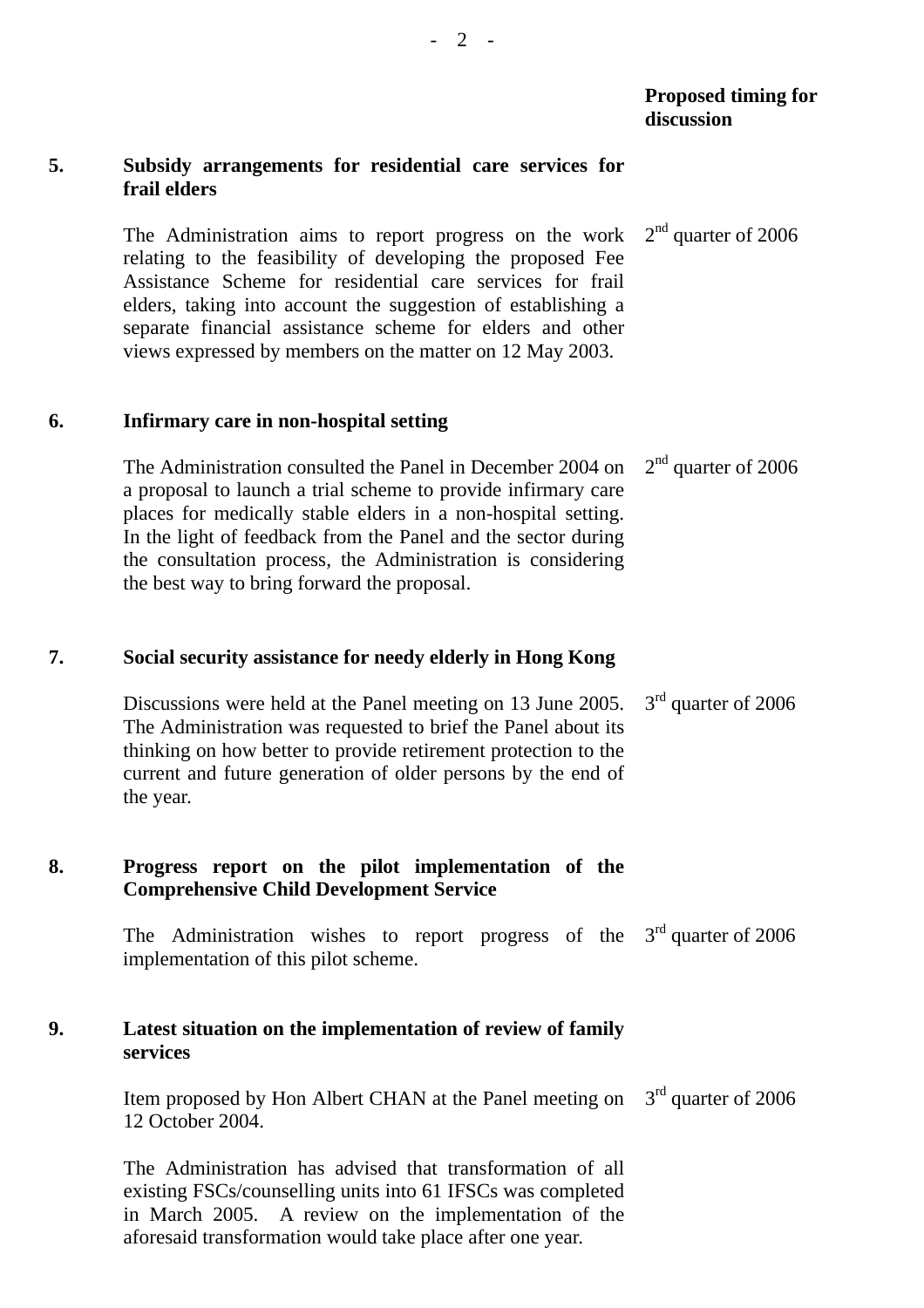# **10. Partnership Fund for the Disadvantaged**

The Administration would like to report the progress of this Fund. 3<sup>rd</sup> quarter of 2006

# **11. Report of the Subcommittee on Guardianship and Custody of the Law Reform Commission**

At the meeting held on 11 March 2002, members agreed that the Administration should brief the Panel on the above report when it became available. 4<sup>th</sup> quarter of 2006

The Report on Custody and Access by the Subcommittee on Guardianship and Custody of the Law Reform Commission was released on 7 March 2005. The Administration is studying the recommendations carefully and will consider how to take forward the relevant recommendations together with the recommendations made in the other two earlier reports, namely, the Report on Guardianship of Children and Report on International Parental Child Abduction.

# **12. Evaluation of the re-engineered community support services for elders**

Item proposed by Hon CHAN Yuen-han.  $4<sup>th</sup>$  quarter of 2006

# **13. Workload of social workers**

Item proposed by Hon Mrs Sophie LEUNG at the Panel To be decided meeting on 12 October 2004.

The Administration is now studying the subject and will discuss the issue with members upon completion of the work.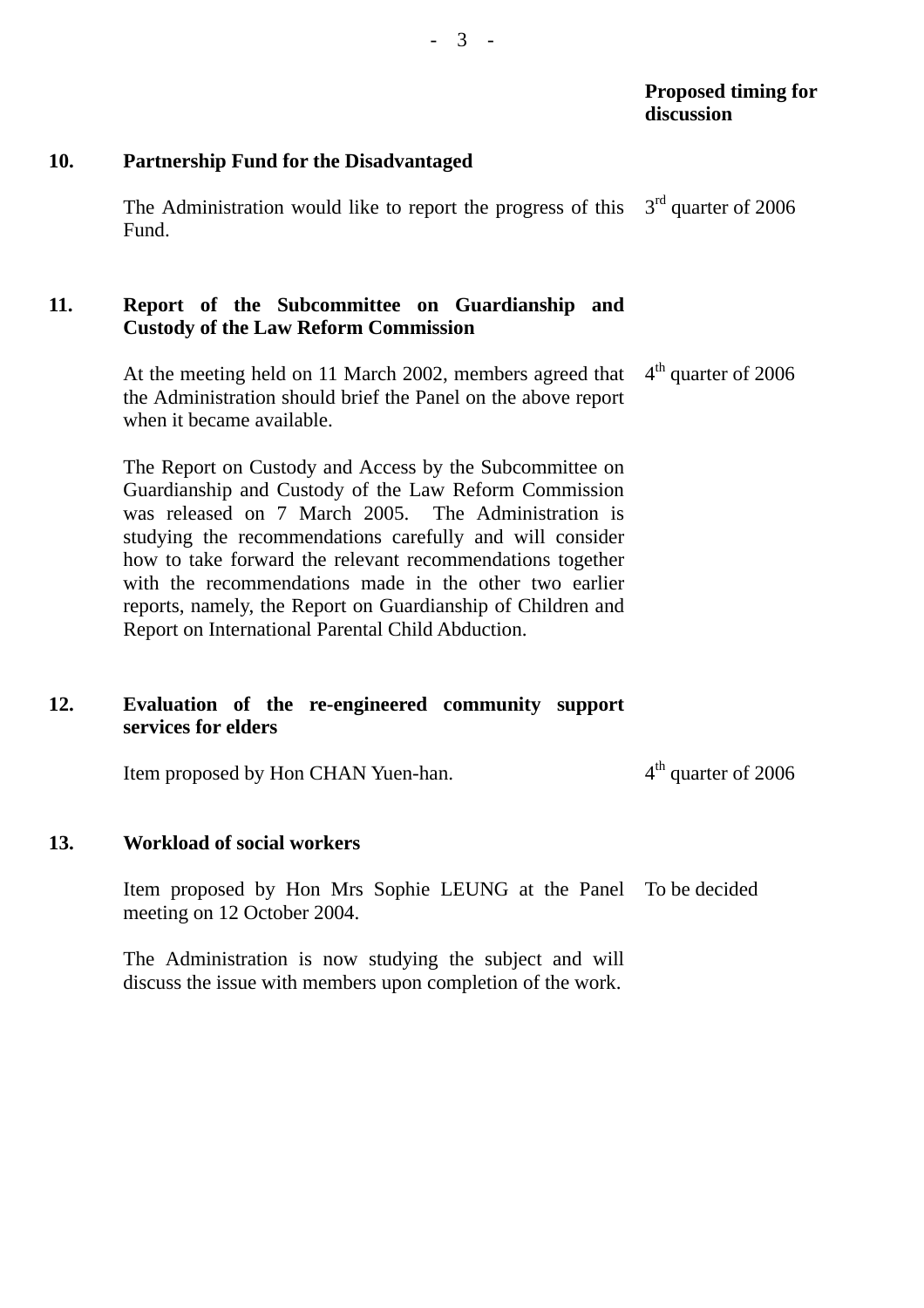### **14. Establishing formal arrangements on adoption with the Mainland**

At the request of the Bills Committee on Adoption (Amendment) Bill 2003, the Administration undertook to study the need to establish formal arrangements on adoption with the Mainland and consult the relevant Panel in due course. To be decided

The Administration has raised this with the Ministry of Civil Affairs (MCA). The Central People's Government (CPG) has already put in place legislation and mechanism to handle adoption of Mainland children by Hong Kong people. regards adoption of children in Hong Kong by Mainlanders, the CPG does not see an urgent need for it at the moment because there is little demand, according to the MCA. The CPG may however consider adoption by close relatives on a case-by-case basis. The Administration will continue to liaise with the CPG.

### **15. Social welfare planning mechanism, subvention system for the welfare sector and efficiency savings with regard to the welfare sector in the period from 2005-06 to 2008-09**

At the Panel meeting on 8 March 2004, the Administration was requested to brief members in June 2004 on the progress made for implementing the 0-0-X funding proposal for the welfare sector and the development of a blueprint for the social welfare policies, and to respond to the Hong Kong Council of Social Service's requests for reviewing the Lump Sum Grant subventions system, in particular the aspect relating to funding of personal emoluments. To be decided

The Administration would continue to work closely with the welfare sector to ease/smooth the efficiency savings exercise, and will render assistance to those non-governmental organisations that have genuine difficulties in meeting the savings targets.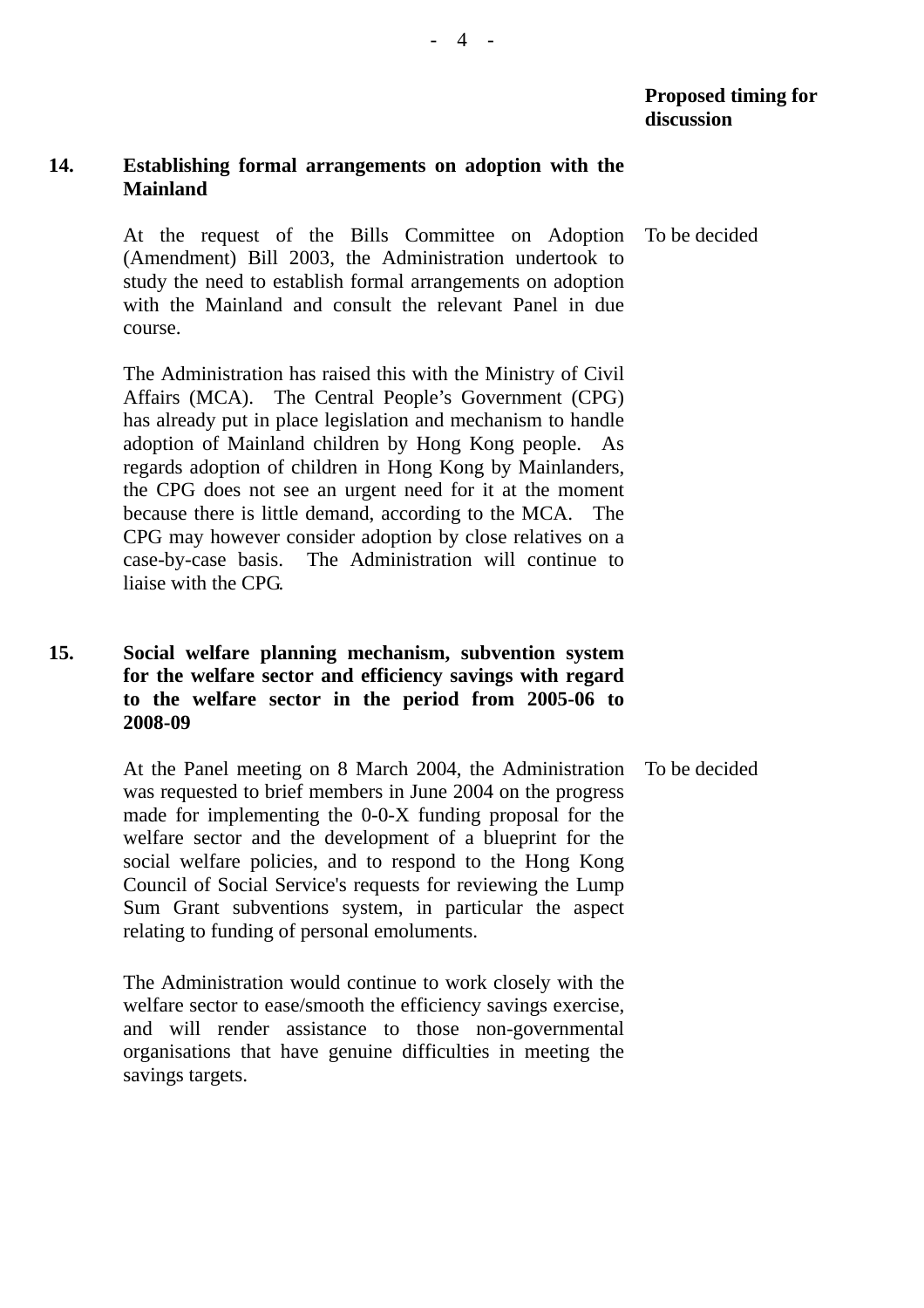### **16. Incorporating the posts of programme assistant, youth ambassador, peer counsellor and other similar temporary frontline posts into the staff establishment of the subvented organisations providing welfare services**

The Panel was requested by Duty Roster Members to follow To be decided up the matter with the Administration.

The Administration's position on the issue had been sent to the Panel vide LC Paper No.  $CB(2)1022/04-05(01)$  on 8 March 2005 (Chinese version only).

The Manpower Panel was briefed on the Administration's proposal to retain the existing 11 600 temporary jobs in the public sector, including 3 836 jobs in the Social Welfare Department, at its meeting on 19 January 2006.

#### **17. Rehab buses for disabled persons**

Referred for follow-up by the Panel at a special meeting of To be decided the Finance Committee held on 13 April 2005.

### **18. Provision of after death services to the needy elders, including raising the amount of burial grant under the CSSA Scheme**

Referred for follow-up by Duty Roster Members following To be decided their meeting with a deputation on 27 September 2005.

#### **19. Early release of CSSA to adult discharged offenders**

Referred for follow-up by Duty Roster Members following To be decided their meeting with a deputation on 6 October 2005.